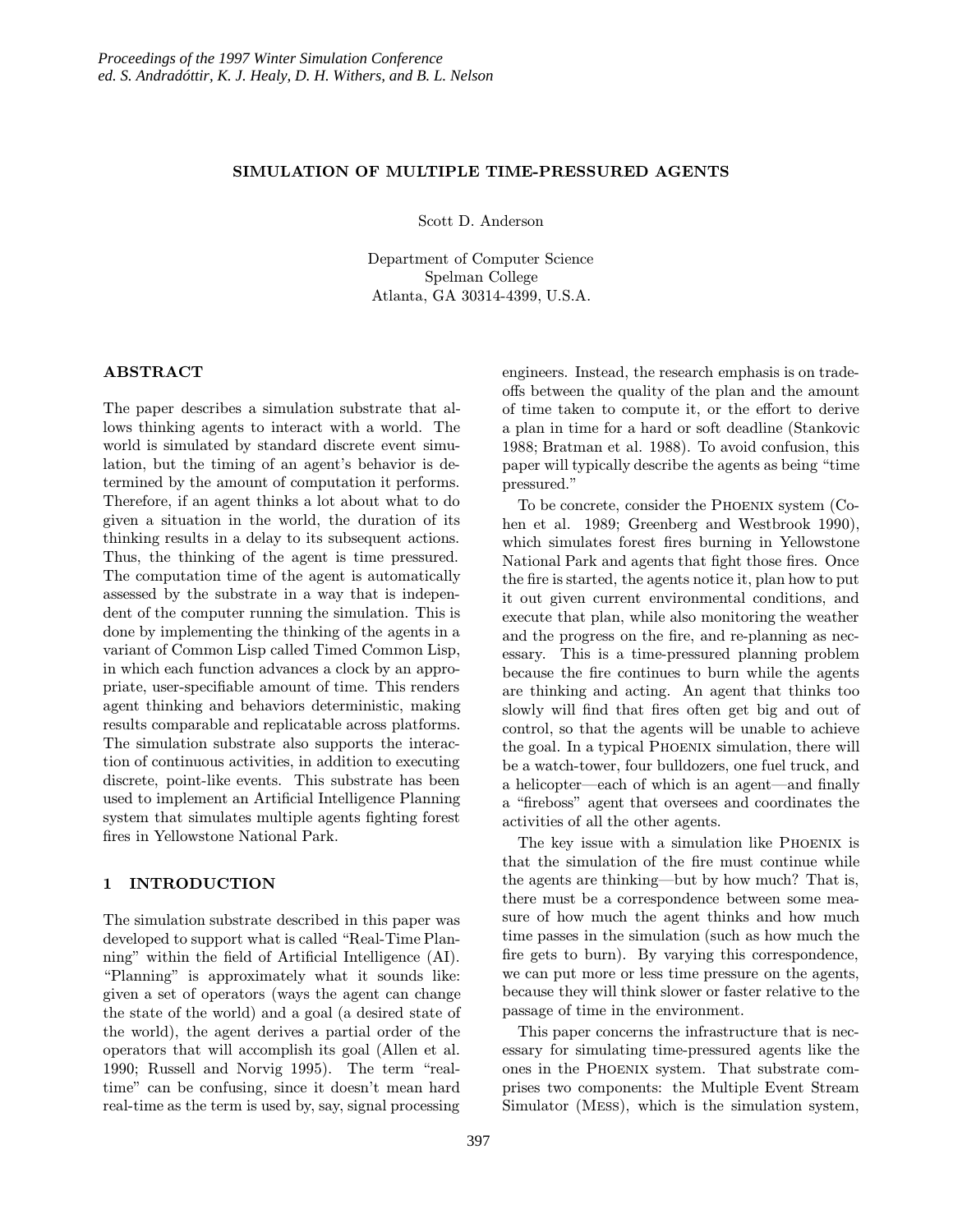

Figure 1: The Architecture of the Mess Simulation Substrate

and Timed Common Lisp (TCL), which is the implementation language for the agents and defines the correspondence between computation and simulation time.

The rest of the paper is organized as follows. Section 2 describes the general design of the Mess substrate and how it coordinates and integrates the multiple agents. Section 3 describes how the activities of agents and environmental processes can interact. Section 4 explains in detail the Timed Common Lisp component, including different ways of modeling computation time. Section 5 describes the Phoenix testbed, which uses Mess and TCL, and the architecture of the agents, including how they sense, react, plan and communicate.

# 2- SUBSTRATE DESIGN

At its heart, MES is a straightforward discreteevent simulator. Events are defined as objects in an object-oriented programming language (Common Lisp (Steele Jr. 1990) and Clos (Keene 1989)), where the user defines methods that determine when the event occurs and how it modifies the representation of the world. The "how" code is the realization method of the event, and executing that code is called realizing the event. The hierarchy of event classes can be used to group kinds of events, such as all the movement events or all the fire events, so that they can be controlled and modified as a group.

Mess is a process-oriented simulator (Bratley et al. 1983, p. 13), which means that each event is produced by a process, and that process determines subsequent events. For example, things like fire, weather, and particularly an agent's thinking might each be a separate process in the simulation. The representations of processes are called event streams. Event streams are also defined as objects, so that users can add other kinds of event streams if they need a particular way of producing events.

Figure 1 shows the structure of Mess . The simulator has a central "engine," which interleaves the streams of events that represent different real-world processes. These events are drawn from and generated by event streams of various kinds. A very general kind of event stream (ES) is a function ES, where a user-supplied function computes the next event upon demand. Another kind of ES is a *list* ES, which produces a pre-defined sequence of events. The Mess engine controls instances of these kinds of event streams, one instance for each world process. Examples of real-world processes from the Phoenix domain are shown in the right-hand part of the figure. Figure 2 presents pseudo-code for the algorithm to advance the simulation. Each time the simulation is advanced, exactly one event is realized.

The event to be realized is whichever is nearest in the future. The simulation literature has several terms for the data structure holding these events; we call it the "pending event list" or PEL. In Mess , there can be two kinds of object in the PEL: an event or an event stream. In practice, in the simulators implemented using Mess , most of the objects in the PEL are event streams.

If two events in the PEL are scheduled for the same time, ties are broken in a deterministic way. First, the "priority" of the two events is compared, where the priority is an arbitrary integer specifiable by the user just for this purpose; it defaults to zero. The event with the higher priority is realized first. If there is a tie in priority, the PEL code is structured so that the first event scheduled will execute first; that is, the PEL is a FIFO queue. Currently, the PEL is implemented as an implicit binary heap, but future releases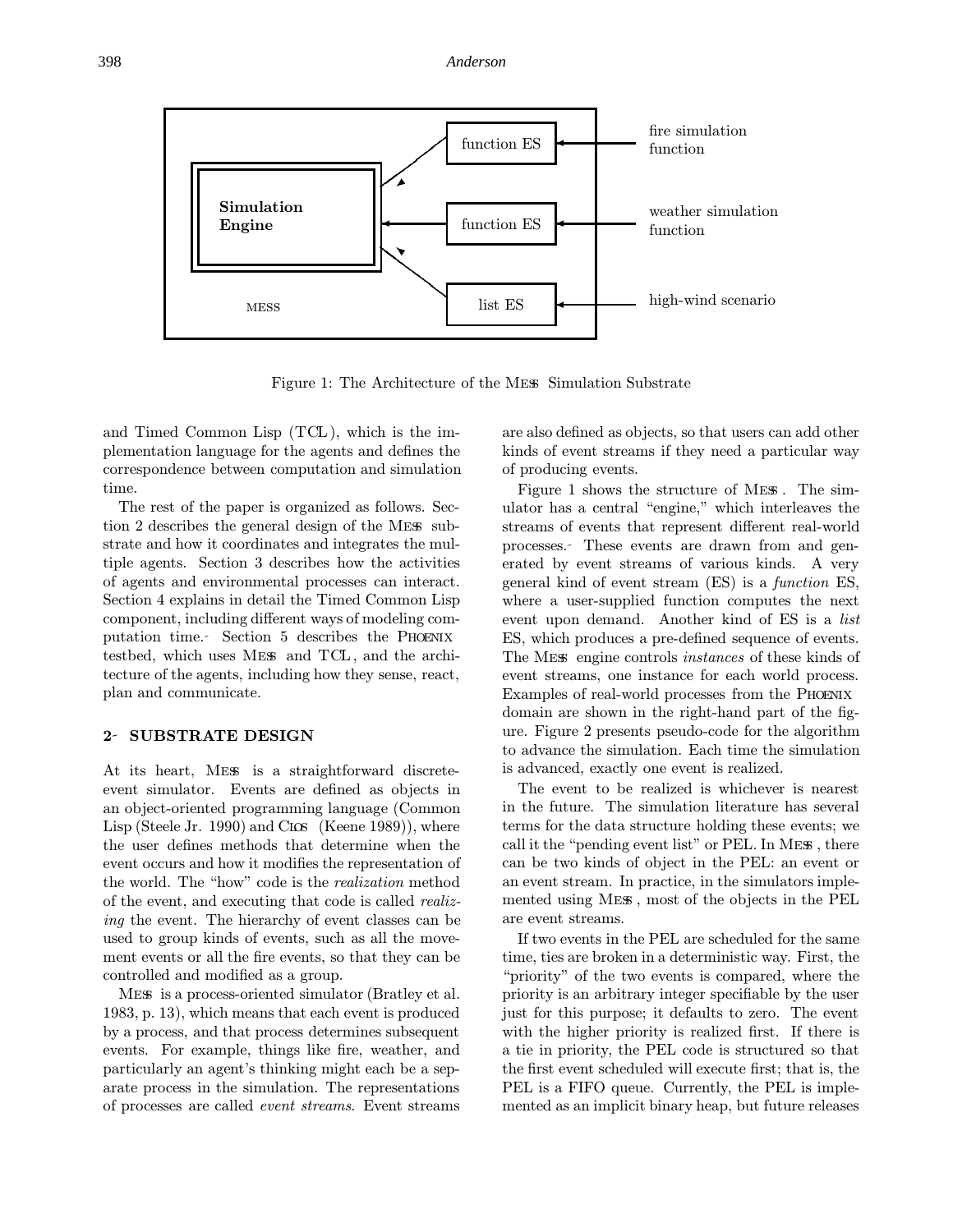| Algorithm to Advance the simulation: |
|--------------------------------------|
| increment event counter              |
| advance time by head of PEL          |
| If head of PEL is an event stream    |
| Set ES to head of PEL                |
| Peek ES                              |
| Set E to event in ES                 |
| else                                 |
| Set ES to nil and                    |
| Set E to head of PEL                 |
| Check for <i>Interaction</i>         |
| Realize E                            |
| <i>Illustrate</i> E (optional)       |
| Unless $ES = Nil$                    |
| Pop ES                               |
| Do Every Event Stuff                 |
| Check Wakeup Time Functions          |
| Write out E (optional)               |
| Change Activity                      |
|                                      |

Figure 2: Pseudo-code for the Mess Engine

may include better data structures. See Rönngren and Ayani (1997) for a recent comparison of data structures for event queues.

The pseudo-code shows the major features of how Mess works. (A more detailed technical description is available in my dissertation (1995).) The primary objective of the engine is to realize events, which occurs in the center of the algorithm. If the first thing in the PEL is an ES, the engine must make the ES produce an event to realize, which is done by the peek operation. (Later, the event is removed from the ES by the pop operation.) After the event is realized, the event is illustrated. The purpose of realization is to change the state of the simulation, while the purpose of illustration is to modify the graphical user interface (GUI), if any. This separation of realization from illustration aids in running batch simulations, because all the GUI code can be ignored. The separation also helps keep simulations portable, since GUI code is a common source of portability troubles.

The highlighted operations—peek, interaction, realize, illustrate, and pop—are all CLOS methods that can be specialized by the user, so that the substrate can be extended to other kinds of simulations. Any object that obeys this protocol can be used by the engine, so different kinds of event streams can be defined by implementing the protocol.

Several minor steps in the pseudo-code deserve mention. The "every event" step, near the end of the algorithm, executes each element of a list supplied by the user at the start of the simulation. By adding code to this list, an experimenter can easily arrange for something to be executed continuously during the simulation. For example, data-collection code is often executed this way. The "wakeup time" step awakens event streams that have been put to sleep for some reason. For example, the fire-simulation ES is asleep when no fire is burning. The optional "write out" step saves every event to a file, so that a simulation can be analyzed or replayed. Finally, the protocol includes steps to check for interactions among events and activities; these are discussed in the next section.

### 3- ACTIVITIES AND INTERACTIONS

Events are "point-like," in that they happen at a moment in time. However, many kinds of simulations involve things that happen over an interval of time; these are called activities in Mess. For example, a train traveling from one station to another would be represented as an activity. Activities are represented as a pair of point-like events, representing the beginning and ending of the activity.

Mess is designed not only to support activities, but also interactions between activities and other events, including other activities. Suppose a bulldozer (or other vehicle) is traveling from A to B, while another is traveling on an intersecting course from C to D. In some simple discrete-event simulators, this collision would never be noticed because there is no event at that time, but Mess keeps track of all current activities and checks for interactions.

The interaction can affect either the activity or the intervening event, or both. A rain activity might cancel a scheduled fire-ignition event (which is why the Mess engine checks for interactions before realizing the event). An event representing the firing of a surface-to-air missile might terminate a fighter plane's flight activity and schedule a plane-crash event. The movement activities of two vehicles might result in a collision, with both activities affected by the interaction. An important kind of activity is agent deliberation, which might, for example, be interrupted by a sensory event.

Activities are essentially a kind of event that happens twice. Whenever an activity starts, it is placed on a list by the Mess engine, and it is removed when the activity ends. Each event that happens while the activity is on the list has the opportunity to interact with the activity. This opportunity is implemented via the interaction function. The interaction function is a two-argument Clos generic function, extended by the user, since the semantics of the interac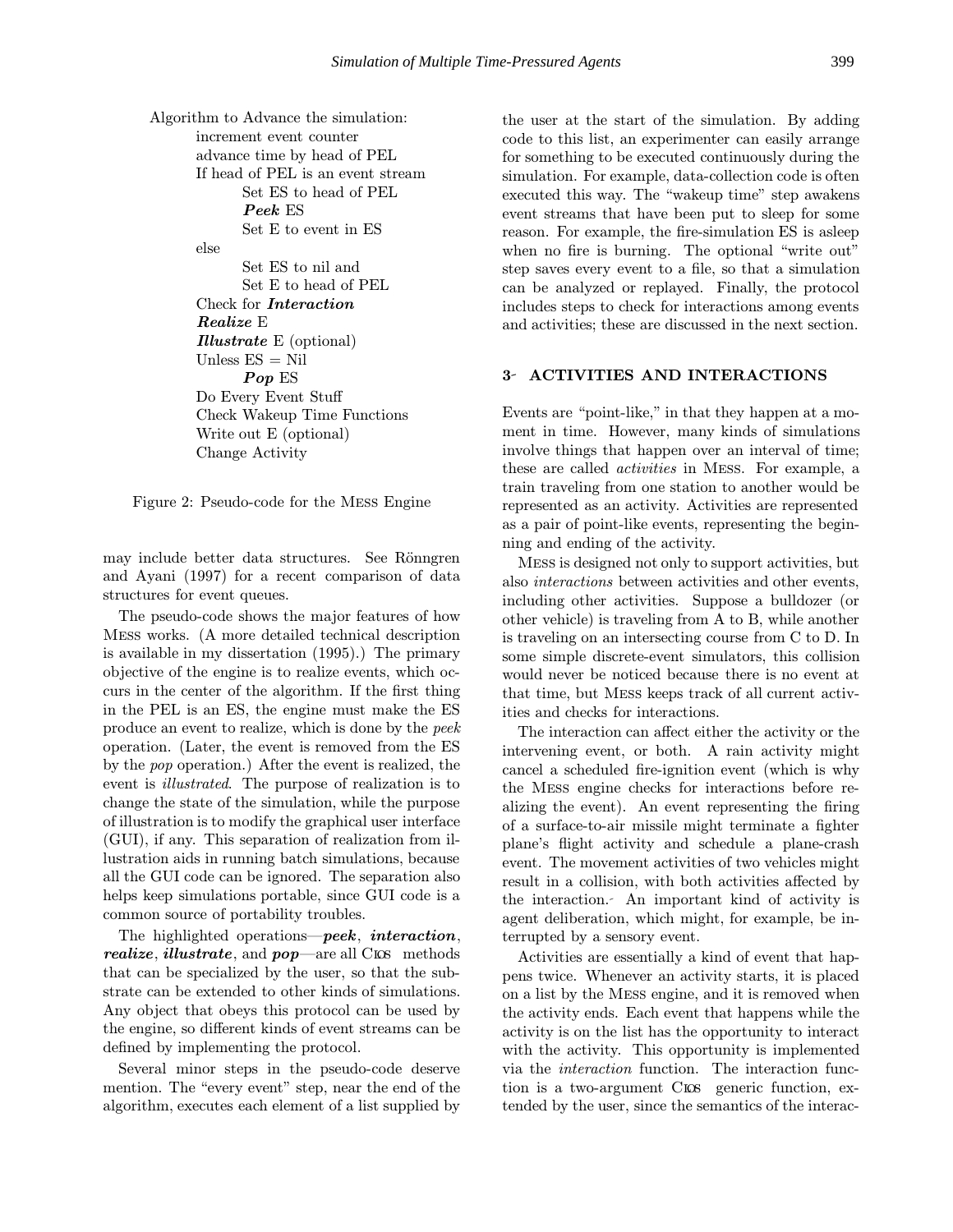tion between the activity and the event is necessarily domain-dependent. While Mess cannot supply the semantics of the interaction, it automates the bookkeeping required for interacting activities of agents.

### 4 THE DURATION OF DELIBERATION

The thinking time of an agent seems straightforward to define: just measure the CPU time of the code. But on what processor? Should the processor matter? What code counts in the computation? How is that code's duration modeled?

An earlier version of the PHOENIX system integrated the thinking of agents with the discrete-event simulation of the environment by advancing the simulation clock depending on the amount of CPU time used by the agent. For example, the default setting in Phoenix was that one CPU-second corresponds to five minutes of simulation time, so if an agent thinks for 3 CPU-seconds, the fire could burn (and bulldozers move and so forth) for 15 minutes.

This CPU-time approach is standard among AI simulators for time-pressured planning (Anderson 1995). Unfortunately, there are problems with using CPU time, all of which we have suffered while using the original Phoenix:

- Variance: Small, random variations in the measurement of CPU time result in random variation in the behavior of the simulation. This uncontrolled randomness, sometimes called "nondeterminism," can make it difficult to replicate particular simulation states, whether for debugging, demonstration, or experimentation.
- Platform-dependence: The simulation behaves differently from one computer to another. This exacerbates the variance problem and adds unwanted noise to data from large experiments in which trials are run on many different machines.
- Interference: Inserting code to record or print data, say for debugging, demonstrations, or analysis, affects the CPU time of the code, which in turn affects the behavior of the simulation. This is something like the Heisenberg uncertainty principle in physics: the act of observing the code affects the code. While the Heisenberg principle may be true in the real world, it is hardly convenient for experimental scientists.

Essentially, all these troubles are "noise" that comes from using CPU time. Consequently, we looked for another way of measuring how much computation an agent has done, one that gives us the ability to replicate simulation states.

### 4.1 Duration Modeling

The basic idea for modeling a computation's duration is to advance the clock by some amount for each "primitive" that is executed. If these increments depend only on the code that is executed and not the computer system and compiler, the duration of the code will be invariant. What remains is to decide what a primitive is and how the increments are determined.

#### 4.1.1- Low-level Models

A "low-level" primitive is a primitive of the Common Lisp language, such as first, +, or find. Using low-level models retains much of the flavor of the CPU-time approach, because the duration is tied quite tightly to exactly what code executes. Timed Common Lisp, or TCL, shadows every primitive of Common Lisp, so that the functions have the same semantics but also advance the clock by a certain amount. Programming in TCL is exactly as in Common Lisp—the two are essentially the same from the programmer's viewpoint. The difference is that TCL primitives advance the clock.

Of course, the clock should not be advanced by the same amount for each TCL primitive. Indeed, it should not even be advanced in the same way. For example, first should advance the clock by a small constant; most primitives fall into this category, although the constants are all different. Functions like +, on the other hand, should advance the clock depending on the number of arguments they get. The duration of a function like member, which searches a list for some element, should depend on the length of the list. For a function like make-array, the duration should depend on the number of elements in the array.

TCL defines about two dozen classes of such duration models. A duration model is some measure of the amount of work a primitive does. This measure is then multiplied by a coefficient to yield the actual duration of the primitive with that duration model. Duration models are entirely analogous to the "big-O" notation of complexity theory. A constant time function like first has a duration model that is  $O(1)$ , while a function like  $*$  has a duration model that is  $O(n)$  where n is the arity (number of arguments) of the function. The duration model of sort is  $O(n \log n)$ , where *n* is the number of elements to be sorted.

By using these low-level models, TCL can report numbers that seem like CPU time, but are noise-free and can be replicated on any Common Lisp platform,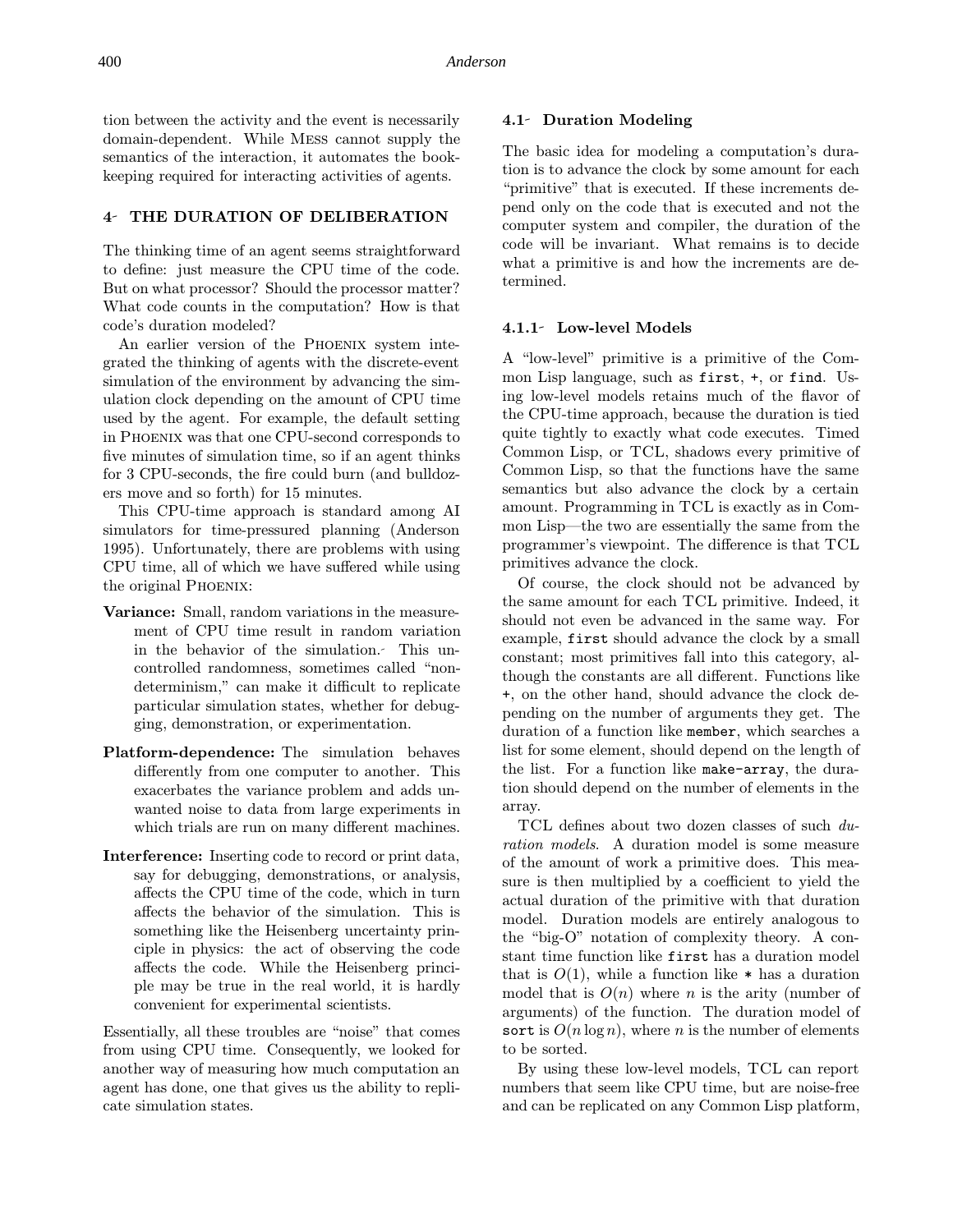since TCL runs on any Common Lisp.

### 4.1.2 High-level Models

The fundamental operations of an agent's mind need not be reduced to the primitives of Common Lisp we can define duration models at a higher level. For example, a chess-playing agent might define "evaluating a board position" or "generating a move" as a fundamental "cognitive primitive." The duration of some chess deliberation is then  $O(f(n, m))$ , where m and  $n$  are the number of these higher level primitives; for example, m could be the number of board positions evaluated and  $n$  could be the number of moves generated, and f is some arbitrary function of those numbers, determining the duration of a move.

Of course, as with the primitives of Common Lisp, we don't want to confine ourselves to constant-time models. TCL allows duration models to be defined as arbitrary functions of the primitive's arguments and the computational state of the system. The model can even be pseudo-random, if that's desirable.

An agent that is thinking about its own thinking time (for example, it might decide "I'd better stop planning and go fight the fire" or "I'll think about it for ten minutes and then stop") needs a simple, declarative representation of how long its thinking will take. High-level cognitive primitives can help here, especially since the duration models are stored in a TCL database that is accessible to the agent. If the duration model is not a simple constant, the agent can still try to predict how long the computation will take by guessing at the aspects of the simulation state used by the duration model. For example, it might be reasonable to guess at the number of board positions that will be evaluated during a move. It certainly seems easier to guess at that number than to guess at the amount of CPU time that the move would take. Of course, a historical approach can also be used, where the durations that occurred on previous runs are used for prediction; these historical durations can also be stored in the TCL database.

Using a high-level model also allows for a new class of simulation experiments on agents in which the durations of different cognitive primitives are independently controlled. For example, if "move generation" and "board evaluation" are two cognitive primitives in a chess agent, we can modify the duration model for one primitive independently of the other to see the effect on the agent's behavior and performance. That is, as it becomes relatively slower to think about A than B, what does this do to the quality of the agent's behavior? In principle, one can also alter the duration model for low-level Lisp functions independently, but there are no interesting research questions posed by that manipulation. By moving to high-level primitives, one can ask sensible questions about duration/quality tradeoffs.

### 4.2 Non-interfering Code

So far, we've described how the clock advances as each primitive executes. What if we don't want the clock to advance? Suppose, for example, we put in a print statement either to debug or demonstrate the program's behavior. We don't want that insertion to affect the behavior of the simulation. With a CPUtime approach, it can be hard to turn off the clock, but with TCL it's trivial. Any code that shouldn't advance the clock is wrapped in a free form. For example, the following reports what the agent is thinking about without affecting its thoughts or their duration:

```
(defun think ()
```

```
...
(free (format t "Thinking about \tilde{s}""
                current-thought))
...)
```
This ability is particularly important in extensive simulations, where we may want to log the agent's thoughts and actions, so that the simulation can later be analyzed, either for debugging or hypothesis testing. We certainly want the behavior of agents to be independent of the experiments performed on them.

### 4.3- Overhead

What are the disadvantages of using TCL? There are no notational disadvantages, since it looks just like Common Lisp and requires no commitment to a particular agent- or cognitive-architecture. The advancing of the clock, however, does entail an inevitable overhead. Quite simply, the code is doing more work. Therefore, there will be some slowdown of the user's code.

It's difficult to make any blanket statements about how much slowdown there will be without knowing the kind of code and duration models. The speed will depend partly on the level of the primitives that the code uses. For example, if the code is "low-level" code that does a lot of operations like car and cdr, each of those primitives now has an associated increment of the clock. For such simple functions, incrementing the clock is a significant slowdown. On the other hand, a function like sort is barely slowed down by measuring the size of its input  $(n)$  and incrementing the clock by  $cn \log n$ , where  $c$  is the duration model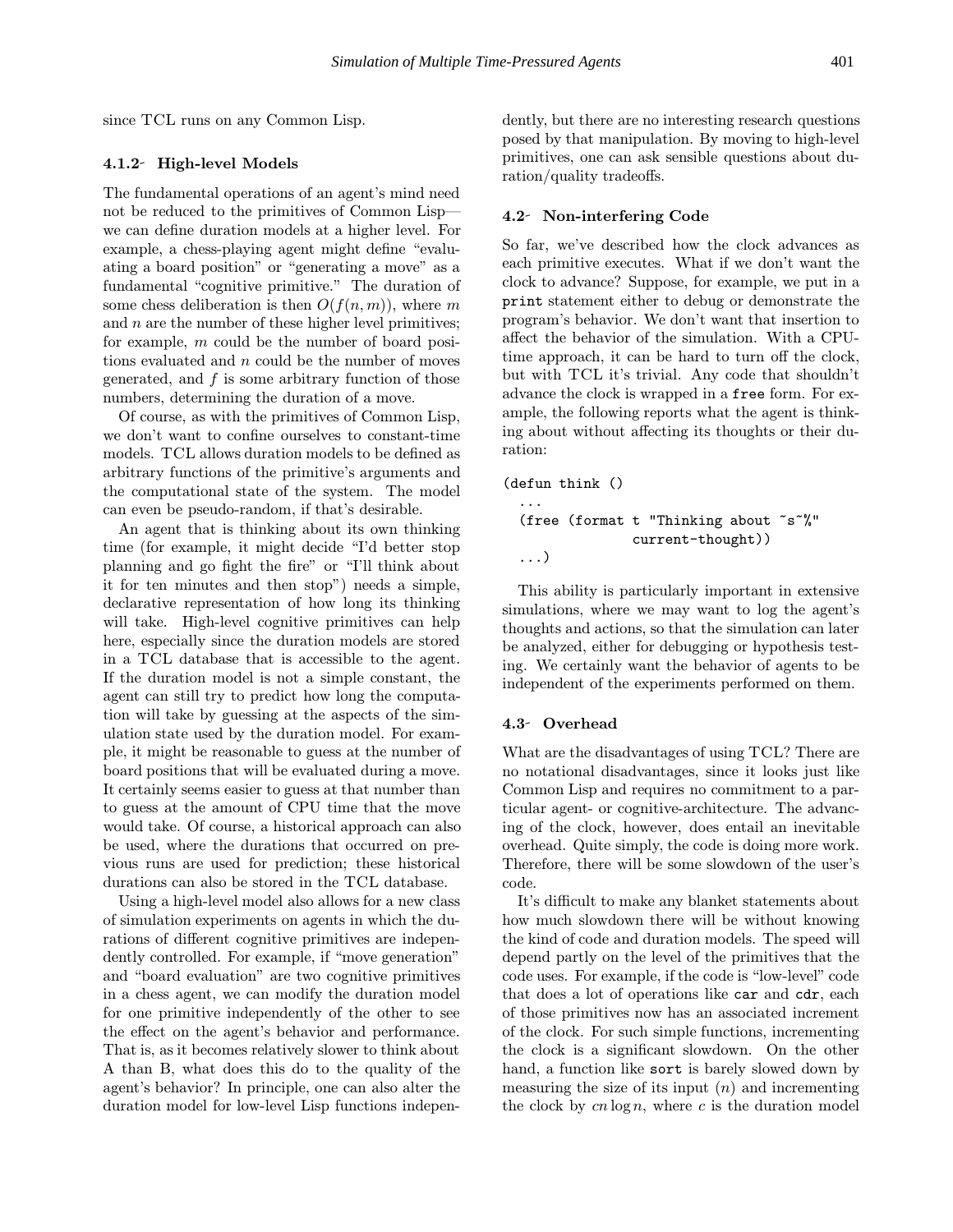coefficient. If the user defines cognitive primitives at a higher level, the overhead may be even less. In addition, unfortunately, the speed also depends on the quality of the Lisp compiler.

Timings have been done using the worst case of low-level duration models. One set of timings were done using Gabriel's Lisp benchmark programs (Gabriel 1985) and these indicate that using TCL appears to increase execution time by between 20 and 120 percent. (The results varied widely over the roughly two dozen programs in Gabriel's benchmark suite.) On average, the overhead is about 50 percent. Informal experience with simulations in the PHOENIX system suggest the overhead for TCL seems to be on the order of 20 percent.

### 5- PHOENIX

In the late 1980s, the Experimental Knowledge Systems Lab (http://eksl-www.cs.umass.edu/), at the University of Massachusetts at Amherst, embarked on a research program into Real-Time Artificial Intelligence. The goals of the project were to challenge AI agents with difficult problems to solve under time pressure. The domain that was chosen was fighting forest fires, since it involved changing conditions over long and short time scales, communication and cooperation among agents, and tradeoffs between planning time and plan quality (minimizing measures such as forest burned and agents killed). The project was called PHOENIX, a term that comprises the simulator system and simulated environment (Yellowstone National Park) as well as the agents.

### 5.1- Agents

Each of the Phoenix agents has the same agent architecture (although it is possible to substitute a different agent architecture). This architecture comprises two components: the cognitive component and the reactive component.

The reactive component has a number of simple situation-action rules that are frequently executed so that the agent can react to environmental conditions. For example, while a bulldozer is traveling, it will have reactions to maintain its speed and direction, to check for fire, and to come to a quick halt if something dangerous like fire or a lake appears in its path.

The cognitive component does planning and other kinds of thinking activities for the agent. It can consult a map of the park, a database of facts about fires (such as how fast they burn under various conditions) and facts about agents (such as how fast bulldozers can move, or how much fuel they use), and a library of skeletal plans, which can be retrieved and adapted to the current situation. The cognitive component maintains an agenda of actions it intends to do (or has done—this history is useful when plans need to be repaired). In the standard agent architecture, the cognitive component repeatedly selects an executable action from the agenda (an action is executable when all its preconditions have been executed) and, if possible, executes the action. If the action can't be executed, the plan library is searched for some plan that will accomplish the action, the plan is instantiated, and placed on the agenda to be executed later. This method is of interleaving planning (by instantiation from a library) and execution of actions is called "lazy skeletal refinement."

Compared to the cognitive component, the reactive component is limited: the reactions cannot consult the map, knowledge base, or agenda. This limitation is because the reactions must be quick and the limitation also helps to ensure that they are. If a reaction rule notices a problem that it doesn't have an immediate solution for, it places the problem on the cognitive component's agenda. For example, the reactive component can stop the agent from moving into a lake, but it can't plan a path around the lake, so it places that planning problem on the agenda.

### 5.2 Communication

Communication is integral to the Phoenix system, because the agents must work together to put out the fire. For example, the fireboss instructs bulldozers where to dig, and bulldozers request refueling when necessary. Currently, the communication is done in a very simple way, where the sender executes a function giving the name of the receiver and the text of the message, and the simulation system inserts the message into a queue that is read by the receiver's cognitive component as part of its "main loop" (the loop that executes actions on the agenda). Thus, the communication is much like email ought to be: reliable, noiseless and essentially instantaneous, but there is no guarantee when the receiver will read the message. It would be straightforward to modify the simulator to delay or mislay messages, but adding noise to a message would require a very different message processing ability of all the agents.

#### 5.3 Sensing

Sensing is done by the reactive component, since most reactions are triggered by sensory events, such as seeing fire. The reactive component records the sensation on the agent's personal map of the environment,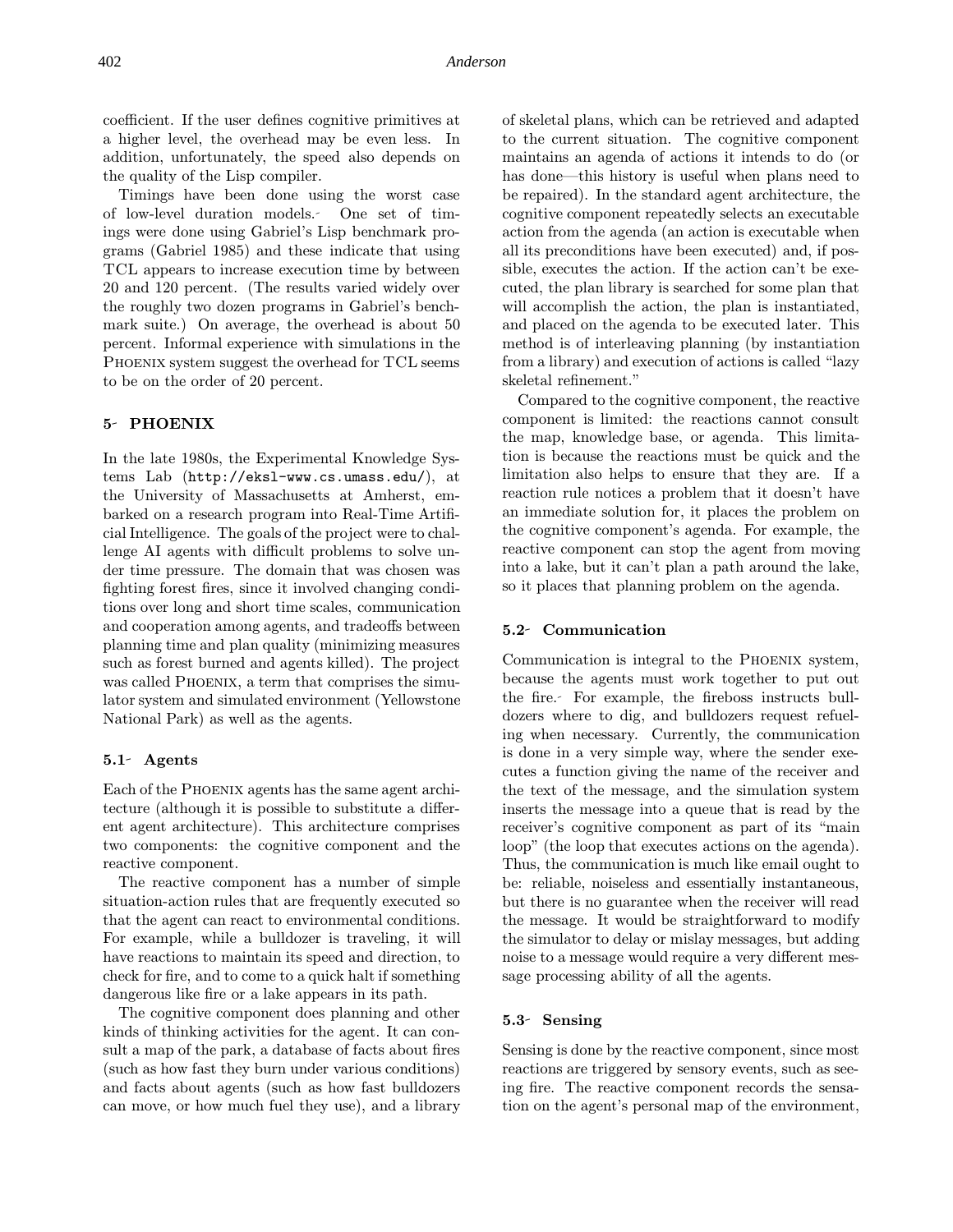which is consulted by the cognitive component when it needs to know what is going on. Currently, sensing is done by simply accessing relevant parts of the true, "real world" map of the park. Thus, the agent always sees accurately, within its limited field of view, which is taken to be a circle of fixed radius around the agent. The sole exception to the accuracy of the sensing is by the watch-tower agent, which regularly scans its very large field of view, but probabilistically sees only a fraction of the cells. Therefore, it may miss a small fire on the first or second scan, but eventually the fire will be seen and reported. This adds a small amount of realism to the simulation, at small cost. As with communication, it would be possible to add sensor error, at the cost of improving the agents' sensing abilities.

# 6 STATUS

The Mess and TCL components currently run in any Common Lisp platform. These components make up a simulation substrate, in the sense that they are domain-independent, but domain simulations can be built on top of them. All of Mess and TCL are implemented in Common Lisp (Steele Jr. 1990). Events, Event Streams, and other objects are defined using the Common Lisp Object System (Clos) (Keene 1989). These languages were chosen because Common Lisp is one of the primary languages used in Artificial Intelligence research.

The PHOENIX simulation system has been implemented in Common Lisp and builds on the Mess and TCL foundation. A graphical user interface is available as well, implemented in Clim.

All of the above can be retrieved by anonymous FTP from ftp.cs.umass.edu/pub/eksl.

Currently, Mess is implemented for sequential execution on uniprocessor computers, and, therefore, so is Phoenix. (The original Phoenix was implemented using multiple threads on a uniprocessor, resulting in events happening out of order by up to five simulation minutes, since that was the "quantum" for process swapping.) Mess does not currently implement any mechanisms for parallel simulation.

## 7- EXPERIMENTAL FRAMES

Simulators like Phoenix allow for several kinds of experiments on cognitive agents.

First, the elimination of CPU noise from the simulator make it easier to run large experiments in which the simulation runs might be distributed over a number of platforms, with varying CPUs, memory, number of users, and so forth. If the simulator relied on CPU time, these other factors would have to be dealt with. (In a pilot experiment with the first version of Phoenix, statistical analysis of the data showed that the machine a trial was run on was a significant factor.) While these factors might be controlled or eliminated in other ways, it makes experiments more difficult to run and analyze.

Secondly, the elimination of CPU noise allows experiments in which particular world states are replicated many times. One use for such experiments would be to test the importance or effectiveness of an agent's decisions in a given situation: replicating the situation makes it possible to try different decisions a significant number of times. A Phoenix experimenter might, for example, be interested in whether the "indirect attack" fire-fighting method is superior to the "direct attack" method, so the experimenter can run pairs of trials in which the simulation is identical up to the moment when the agent chooses one of these two plans. (For this reason, there is a mechanism in Phoenix to force the selection of a particular plan whenever it is a candidate.) Such experiments would have the same advantage over the CPU-time simulator that the matched-pairs  $t$ -test has over a  $t$ test between groups.

Finally, the TCL component allows fine-grained control of the deliberation time of the agent. By using high-level duration models, the experimenter can selectively modify the thinking time of various aspects of the agent. For example, what is the effect of selectively slowing down an agent's ability to predict the growth of the fire? Can it compensate, say by allowing more slack time in its plans? Can it switch to different kinds of plans, ones that don't require as much prediction? The PHOENIX agents are not currently capable of such reasoning, but may be able to in the future.) This kind of experiment could help a researcher concentrate on aspects of the agent's cognition that will best improve its performance.

### 8- CONCLUSION

The goals of the Phoenix project were to investigate issues in Real-Time Artificial Intelligence; that is, agents acting intelligently under time pressure. Consequently, it was important to define a correspondence between the amount of thinking that an agent does and the passage of time in the simulation. The initial implementation of Phoenix used CPU time for that correspondence, but that suffered from problems of platform-dependence (the same simulation would run differently on different machines), variabil